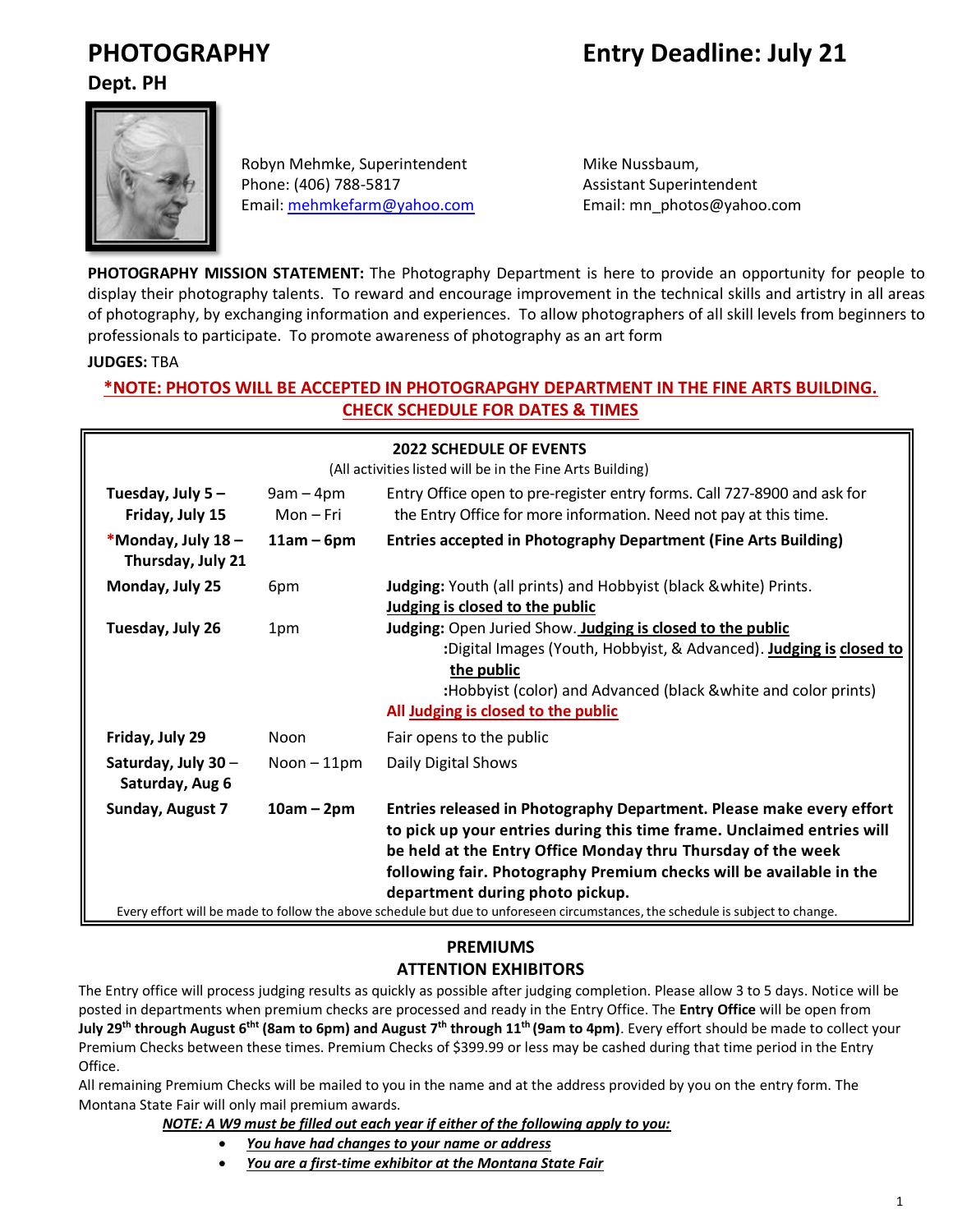#### **SPECIAL AWARDS**

#### **Sponsored by BOZEMAN CAMERA & REPAIR Inc,** 1262 Stoneridge Dr, Bozeman, MT 59718

A gift certificate to Bozeman Camera & Repair Inc, sponsored by Bozeman Camera & Repair, for Choice of Advanced Digital Image, any subject

**BOZEMAN CAMERA & Repair, Inc. - \$100.00 Gift Certificate**

#### **Sponsored by GREAT FALLS CAMERA CLUB**

#### **People's Choice Award**

A one-year membership in the Great Falls Camera Club (\$15.00 value) from September 1, 2022 to August 31, 2023, will be awarded to the winner of each day's Peoples' Choice Award. If the winner is already a member of the Great Falls Camera Club, that person's membership for the year 2022-2023 will be prepaid.

#### **Sponsored by SWARTZ FAMILY**

**Family's Choice,** in honor of their daughter, Angela, who lost her life in an automobile accident, February 8, 2016. **ANGELA SWARTZ VOHS MEMORIAL HOBBYIST AWARD – Plaque Hobbyist Division "WILD MAMMALS"**

#### **Sponsored by MONTANA STATE FAIR**

**BEST OF SHOW HOBBYIST DIVISION Best Hobbyist Black & White Print - \$15 Best Hobbyist Color Print - \$15 Best Hobbyist Digital Image - \$15**

- **BEST OF SHOW ADVANCED DIVISION Best Advanced Black & White Print-\$15 Best Advanced Color Print - \$15 Best Advanced Digital Image - \$15**
- **BEST OF SHOW THEME (RUST this year) Best Hobbyist Theme - \$15 Best Advanced Theme - \$15**

**BEST OF SHOW YOUTH DIVISION - \$15 Best Youth Black & White Print - \$15 Best Youth Color Print - \$15 Best Youth Digital Image - \$15**

#### **RULES & REGULATIONS**

- 1. All participants at Montana State Fair events are responsible for reading the Montana State Fair GENERAL INFORMATION Section and complying with policies listed therein. This section is located at goexpopark.com under the Montana State Fair tab.
- 2. AGREEMENT TO ALL RULES AND REGULATIONS HEREIN STATED IS UNDERSTOOD WHEN THE EXHIBITOR SUBMITS THE ENTRY FORM.
- 3. All entrants must complete a W9 form at time of entry to receive any premiums.
- 4. **All exhibitors may purchase admittance tickets.** Adult and Youth exhibitors may purchase an Exhibitor's Packet for \$20 good for 10 admissions for Fair week. With purchase of first Exhibitor's Packet, additional free packets are issued for every \$50.00 of entry fees. Exhibitors may purchase individual tickets for \$4.00 each.
- 5. Entries which have received 1st, 2nd or 3rd place awards in previous State Fair photographic exhibitions will not be accepted in same division.
- 6. The superintendent and/or judges reserve the right to reject any entry deemed unworthy or in bad taste, to shift any entry from one class to a more appropriate one, and to settle any disputes due to a situation not explicitly covered in the rules of entry. Prints or digital images of nudes will not be accepted.
- 7. PRINTS WILL BE DISPLAYED AS SPACE ALLOWS.
- 8. Judges are instructed to award prizes on INDIVIDUAL MERIT. Absence of competition will not be accepted as justification for awarding a high prize to a photograph of average or lower quality.
- 9. **All judging will be closed to the public this year, 2022**
- 10. Unless requested on entry form, entrant agrees to allow State Fair to copy images for publicity during Fair. No other use of image is assumed unless obtained by written permission of entrant.
- *11. NOTE: THE SAME IMAGE OR NEAR SAME CAMERA IMAGE MAY NOT BE ENTERED IN MORE THAN ONE DIVISION OR CLASS*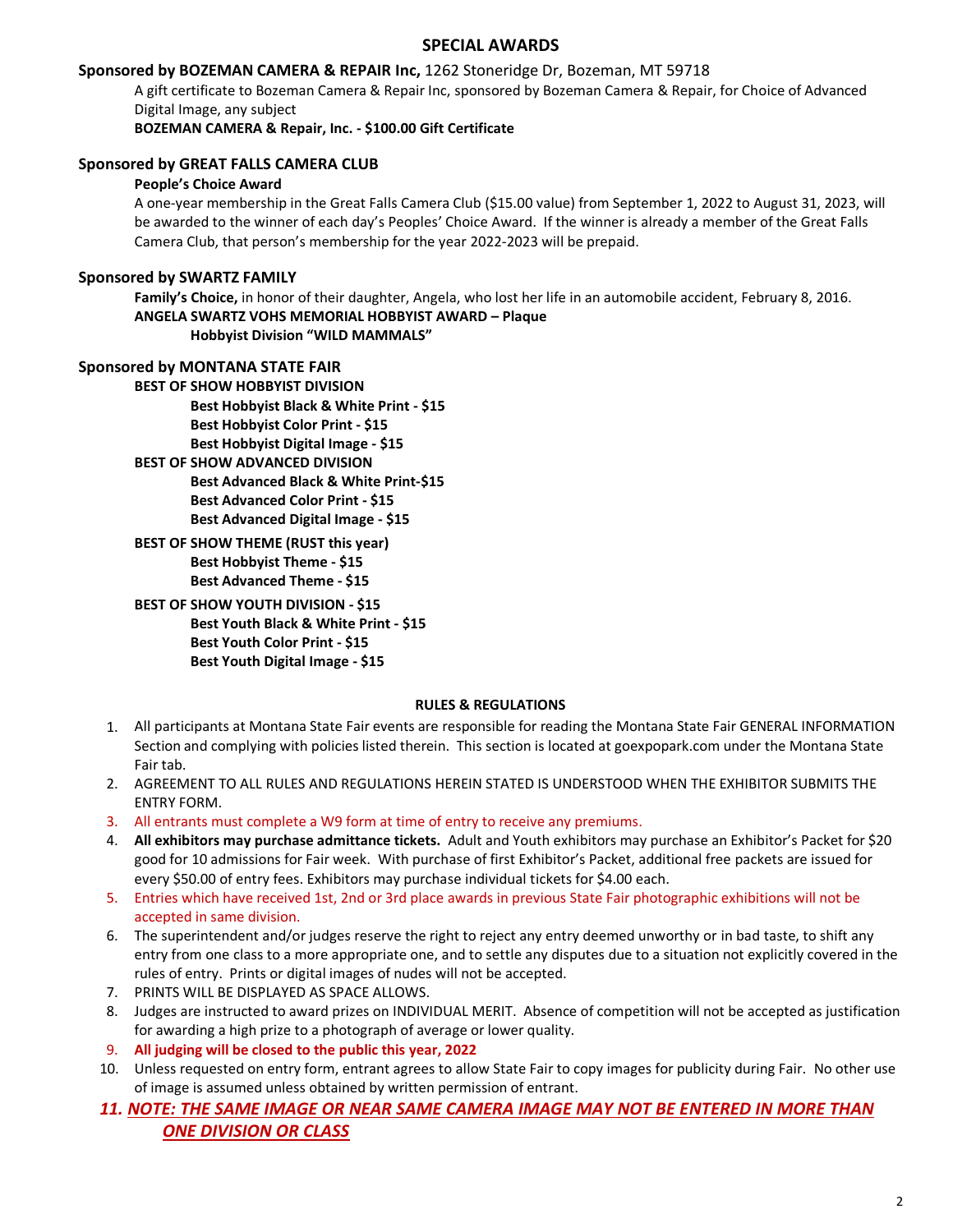# **DIVISIONS**

# **1 HOBBYIST**

This division is open to photographers who are entering competition for the first time or past competitors that have not placed in competitions more than SIX TIMES. Categories in this division include Black & White prints, Color prints, Theme prints, and Digital images.

# **2 ADVANCED**

This division is open to photographers that have placed in competitions SEVEN TIMES or more and others who feel their work is worthy of advanced recognition. Categories in this division include Black & White prints, Color prints, Theme prints, and Digital images.

# **3 OPEN JURIED SHOW**

This division is open to photographers that feel their work is competitive. Categories in this division are limited to Black & White prints and Color prints, any subject matter.

# **4 YOUTH**

This division is open to all photographers 18 years old and under. Categories in this division include Black & White prints, Color prints, and Digital images.

# **CATEGORIES**

- **A. Black & White Prints**
- **B. Color Prints**
- **C. Theme Prints – Black & White or Color**
- **D. Digital Images**

# **CLASS DESCRIPTIONS, Division 1 and Division 2:**

- **PEOPLE** The main subject to be a person or groups of people.
- **SCENES** A view, landscape, seascape, etc.
- **WILD BIRDS** —The main subject to be wild birds. Roosts, in rural areas (such as fence posts, barbed wire, barns for owls, etc.), will be allowed. Any other handiwork of man cannot be included. (The handiwork of man is defined as roads, buildings, domesticated plants and animals, etc.)
- **WILD MAMMALS** The main subject to be wild mammals, which are either free roaming or restrained (such as game farms, zoos, etc.), as long as the handiwork of man is excluded. (The handiwork of man is defined as roads, buildings, domesticated plants and animals, etc.).
- **OTHER WILDLIFE** The main subject is to be wildlife, other than birds and mammals. Images cannot include the handiwork of man. (The handiwork of man is defined as roads, buildings, domesticated plants and animals, etc.)
- **NATURE** The main subject to be wild flowers, plants, fungi, clouds, rock formations, trees, etc. *The handiwork of man should be avoided. (Handiwork of man is defined as roads, buildings, domesticated plants and animals, etc.)*
- **HISTORY** Subjects illustrating heritage, such as appropriate scenes, old buildings, vintage vehicles, vintage architectural forms.
- **DOMESTICATED** Domesticated animals, pets, cultivated flowers and plants.
- **ACTION**  To depict movement by stopping action, blurring background with sharp subject, or blurred subject with sharp background by panning or stopping action.
- **STILL LIFE** Depicts mostly inanimate objects, manmade or natural.
- **MACRO or CLOSEUP** Shows subject up close with lots of detail.
- **ANY OTHER PHOTO** Subjects not falling in above categories, to include still life, fireworks, architectural forms, wildlife or nature images showing the handiwork of man, etc.

### *EXHIBITOR TIP!*

*Prints must have a stiff backing, 3/16 to ¼ inch sheets. Shrink wrap will be allowed but may have to be taped to hold picture up. No hangers allowed. Pictures that are too thick will not be hung. ALL Hobbyist, Advanced, and Theme entries must be on mounts 16"x20". Mats must be free of adhesive or any sticky substance.*

**DIVISION 1: HOBBYIST DIVISION 2: ADVANCED CATEGORY A: Black & White Prints CATEGORY B: Color Prints**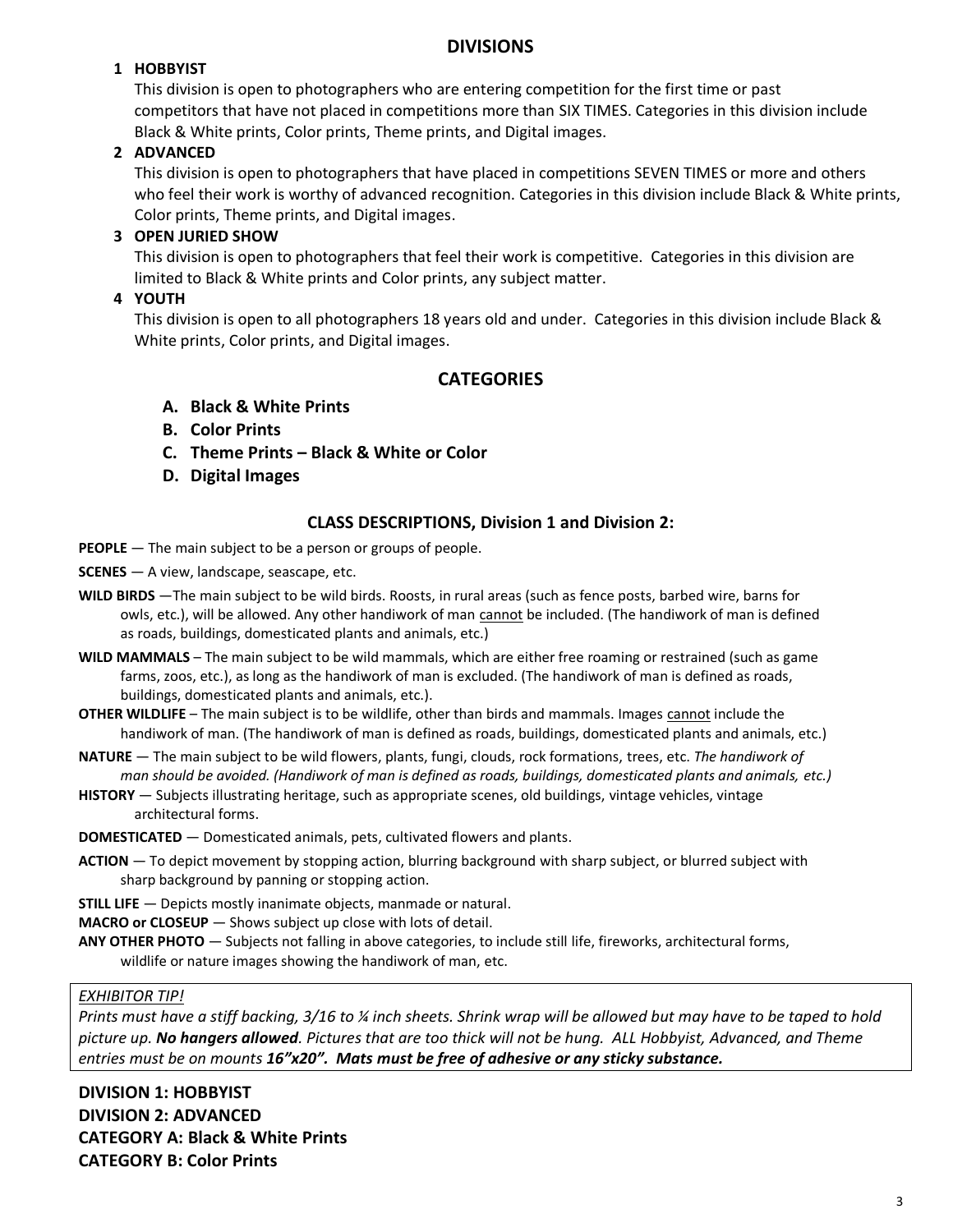### **REGULATIONS:**

- 1. ALL ENTRIES MUST BE AFFIXED TO CARDBOARD OR FOAMCORE MOUNTS 16 X 20 INCHES IN SIZE. Mats are permitted, but entry thickness should be 3/16 to 1/4 inch overall. NOTE: SINGLE MATS ONLY.
- 2. Frames or glass will NOT be accepted.
- 3. Print size must be at least 80 square inches, but no more than 16 x 20 inches (320 square inches) multiply length X width
- 4. Exhibitors may enter a maximum of **12** prints in each category (Black & White Prints and Color Prints). Prints may be displayed in either vertical or horizontal position.
- **5. The original image must be made by and post processed by the entrant. Entries must originate as photographs (image- captures of objects via light sensitivity), made by the entrant on photographic emulsion or acquired digitally.**
- 6. Exhibitors have the option of making their own prints or having them made by a photo finishing service.
- 7. The name, address, and phone number of the exhibitor, title of the print (**LIMITED to 25 CHARACTERS**), and Division & Class code in which print is to be entered must be placed on the back of each print and on entry form. No title, name of maker, taped-over name, award ribbons, seals, or water marks may appear on the front of the entry. **Please mark top of print.**
- **8.** Do not put any type of hanger on back of work. As hangers damage other prints when stacked, **PRINTS WITH HANGERS WILL NOT BE ACCEPTED.** *Mats must be free of adhesive or any sticky substance.*

#### **ENTRY FEE:** \$1.25 per photo

**PREMIUMS:** 1st -\$8; 2nd -\$6; 3rd -\$4

# **CATEGORY A: BLACK AND WHITE PRINTS**

**CLASSES:**

- PH- -1 Black and white people print
- PH-\_\_\_\_\_-2 Black and white scene print
- PH-\_\_\_\_\_-3 Black and white wild birds print
- PH- -4 Black and white wild mammals print
- PH- -5 Black and white other wildlife print
- PH- -6 Black and white nature print

# **CATEGORY B: COLOR PRINTS**

# **CLASSES:**

- PH-\_\_\_\_\_-13 Color people print
- PH- -14 Color scene print
- PH-\_\_\_\_\_-15 Color wild birds print
- PH- -16 Color wild mammals print
- PH-\_\_\_\_\_-17 Color other wildlife print
- PH- -18 Color nature print
- PH- -7 Black and white history print
- PH-\_\_\_\_-8 Black and white domesticated print
- PH- -9 Black and white action print
- PH-\_\_\_\_\_-10 Black and white still life
- PH- -11 Black and white macro or closeup
- PH- -12 Black and white anything else print
- PH-\_\_\_\_-19 Color history print
- PH-\_\_\_\_\_-20 Color domesticated print
- PH-\_\_\_\_\_-21 Color action print
- PH- -22 Color still life
- PH-\_\_\_\_\_-23 Color macro or closeup
- PH- -24 Color anything else print

# **CATEGORY C: THEME PRINT (RUST for year 2022)**

#### **REGULATIONS:**

- 1. A maximum of **12** images in each class (12 color prints and 12 Black and white prints) may be entered by each exhibitor
- 2. Image must follow the same rules as Division 1 (Hobbyist) and 2 (Advanced).
- 3. Theme will change annually.

#### **ENTRY FEE:** \$1.25 per photo

**PREMIUMS:** 1st -\$8; 2nd -\$6; 3rd -\$4

# **CATEGORY C: THEME PRINT (Changes each year)**

#### **CLASSES**

- PH-\_\_\_\_-25 **RUST** for year 2022 black and white print
- PH-\_\_\_\_-26 **RUST** for year 2022– color print

# **CATEGORY D: DIGITAL IMAGING**

#### **REGULATIONS:**

- 1. A **maximum of 12 images** in this category may be entered by each exhibitor.
- **2. All digital images must have been exposed and post processed by the exhibitor.**
- 3. Image Size Horizontal Composition—horizontal dimension must not be greater than 1400 pixels; vertical dimension must not be greater than 1050 pixels
- 4. Image Size Vertical Composition—set height to 1050 pixels or smaller; width will automatically adjust to correct proportion.
- **5. Images must be saved as jpg files.**
- **6. Put Division & Class and title on each picture file. Example: PH-2-32 "Title". jpg. Also put same on entry form.**
- **7. Name, address, and phone number of the exhibitor must be affixed to the CD or flash drive.**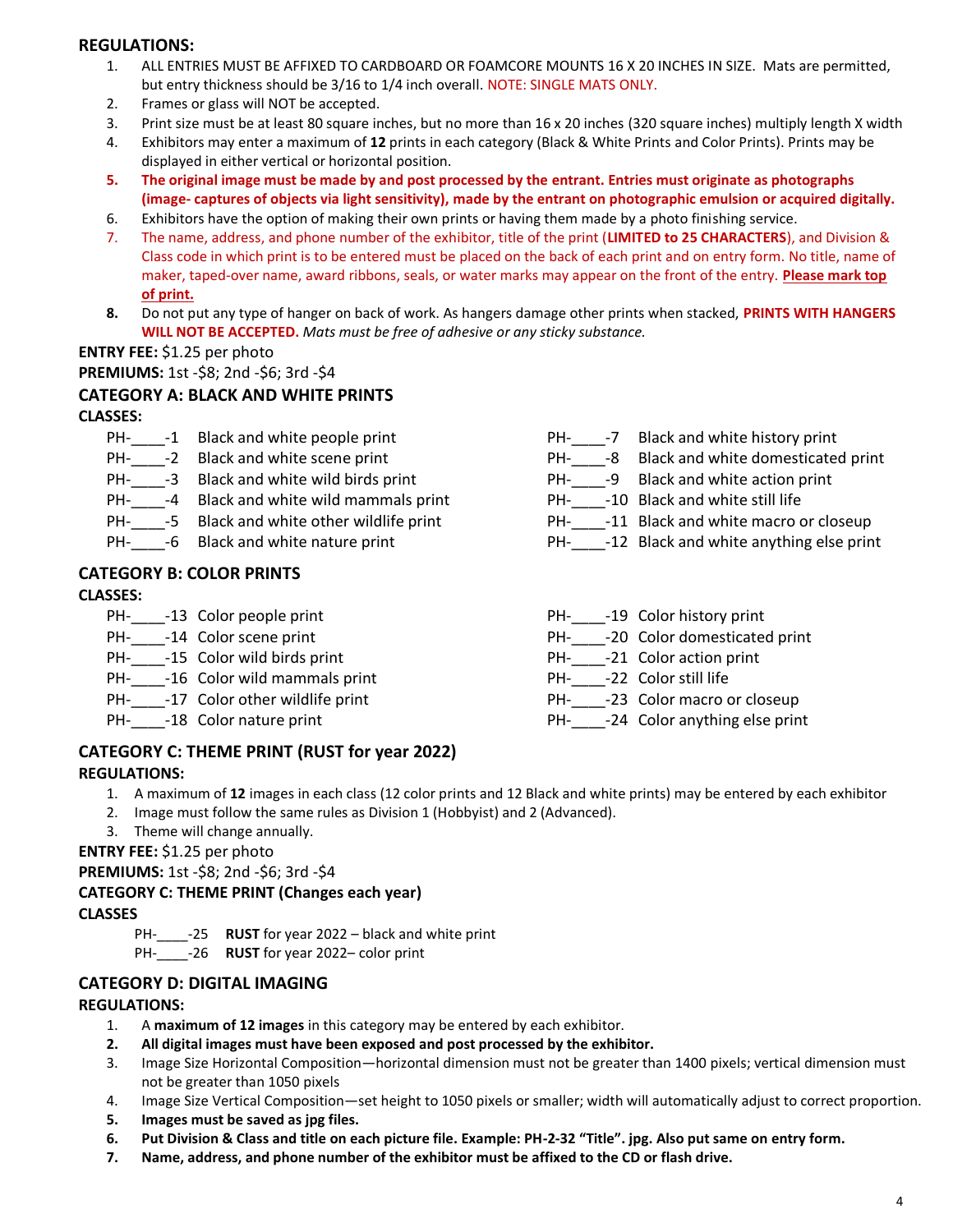#### **CATEGORY D: DIGITAL IMAGING CLASS DESCRIPTIONS, Division 1 and Division 2**

**PEOPLE** – The main subject to be a person or groups of people.

**SCENES** — A view, landscape, seascape, etc.

**WILD BIRDS** — The main subject to be wild birds. Roosts, in rural areas (such as fence posts, barbed wire, barns for owls, etc.), will be allowed. Any other handiwork of man cannot be included. (The handiwork of man is defined as roads, buildings, domesticated plants and animals, etc.)

**WILD MAMMALS** – The main subject to be wild mammals, which are either free roaming or restrained (such as game farms, zoos, etc.), as long as the handiwork of man is excluded. (The handiwork of man is defined as roads, buildings, domesticated plants and animals, etc.).

**OTHER WILDLIFE** – The main subject is to be wildlife, other than birds and mammals. Images cannot include the handiwork of man. (The handiwork of man is defined as roads, buildings, domesticated plants and animals, etc.)

**NATURE** — The main subject to be wild flowers, plants, fungi, clouds, rock formations, trees, etc. *The handiwork of man should be avoided. (Handiwork of man is defined as roads, buildings, domesticated plants and animals, etc.)* 

**HISTORY** — Subjects illustrating heritage, such as appropriate scenes, old buildings, vintage vehicles, vintage architectural forms. **DOMESTICATED** — Domesticated animals, pets, cultivated flowers and plants.

**ACTION** — To depict movement by stopping action, blurring background with sharp subject, or blurred subject with sharp background by panning or stopping action.

**STILL LIFE** - Depicts mostly inanimate objects, manmade or natural.

**MACRO or CLOSEUP** — Shows subject up close with lots of detail.

**ANY OTHER PHOTO** — Subjects not falling in above categories, to include still life, fireworks, architectural forms, wildlife or nature images showing the handiwork of man, etc.

#### **ENTRY FEE:** \$1.25

**PREMIUMS:** 1st -\$8; 2nd -\$6; 3rd -\$4

#### **CLASSES:**

| PH- -30 People     |                        | PH- -36 History    |                          |
|--------------------|------------------------|--------------------|--------------------------|
| PH- -31 Scene      |                        |                    | PH- -37 Domesticated     |
| PH- -32 Wild birds |                        | PH- -38 Action     |                          |
|                    | PH- -33 Wild mammals   | PH- -39 Still life |                          |
|                    | PH- -34 Other wildlife |                    | PH- -40 Macro or Closeup |
| PH- -35 Nature     |                        |                    | PH- -41 Anything Else    |
|                    |                        |                    |                          |

#### **DIVISION 3: OPEN JURIED**

#### **REGULATIONS:**

- 1. NO LIMIT ON NUMBER OF ENTRIES an exhibitor may enter in this division.
- 2. Prints may be color or black and white of any subject, EXCEPT NO NUDES, using any photographic technique.
- 3. Exhibitors have the option of making their own prints or having them made by a photo finishing service.
- 4. The name, address, and phone number of the exhibitor, title of the print, and class code in which the print is to be entered will be placed on the back of each print and on entry form. No title, name of maker, taped-over name, no dates, award ribbons, seals, or water marks may appear on the front of the entry. Words which are an **integral** part of the entry are acceptable.
- 5. All prints must be mounted on cardboard or foam board. Overlay mats are permitted. Prints may be any shape, and a minimum of 80 square inches up to the full 320 square inches (320 square inches) multiply length X width. Pictures may be matted to shape, maximum thickness ¼ inch for backing.
- **6. To prevent damage to other entries, no foreign material may be added to the surface or back of the print other than standard retouching materials.** *Mats must be free of adhesive or any sticky substance.*
- 7. Qualified jurors are selected by the State Fair Photography Department and charged with the responsibility of selecting pieces they feel will contribute to a well-rounded quality show.
- 8. The jurors will select the cash award winners from the pieces selected for the show. The decisions will reflect the taste and educational background of the jurors.
- 9. The jurors may select some photos to not be displayed in the show. Entries juried out can be picked up on Sunday release day
- 10. All Photography General Rules apply to this division.

#### **ENTRY FEE:** \$2.00 per print

**PREMIUMS:** Premium is 75% of all entry fees in this division. The premium will be divided one-half for jurors' choice of Black and White Print and one-half for jurors' choice of Color Print. The jurors will also award a State Fair plaque for each of these winners.

#### **CLASSES:**

PH-3-42 Black and white print, any subject matter

PH-3-43 Color print, any subject matter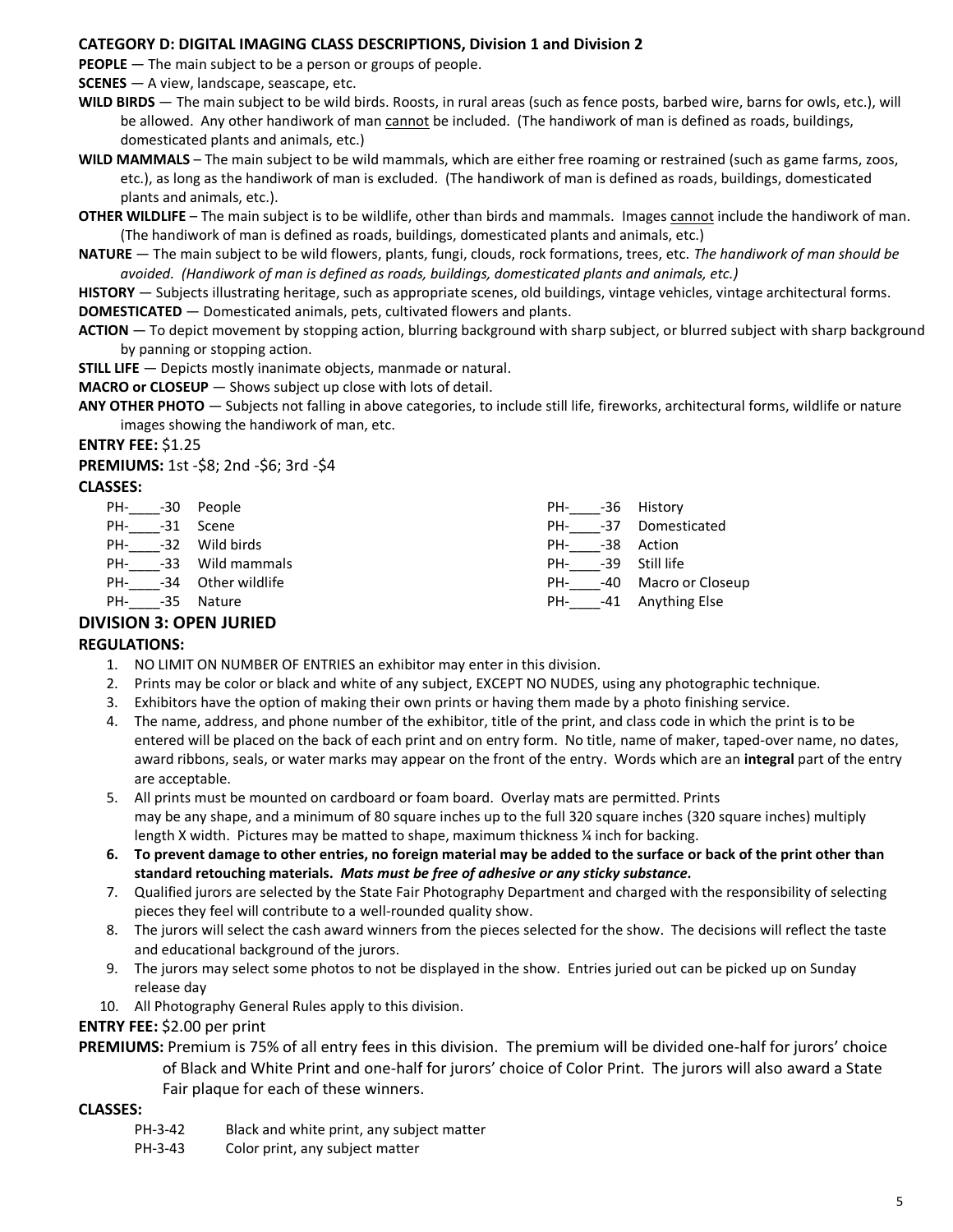#### **DIVISION 4: YOUTH**

# **NOTE: To maintain the integrity of the Youth Division as a youth competition, post processing, if any, must be done by the entrant.**

#### **REGULATIONS:**

- 1. This division may be entered by photographers 18 years of age and younger. This division is divided into two age groups: 13 & under and 14 thru 18.
- 2. *Prints:* Youth Exhibitors may enter both black and white and/or color print classes. **No more than five prints may be entered in each class**. ANY SUBJECT MATTER IS ELIGIBLE EXCEPT NO NUDES.
	- a. Each print must be made from a black and white negative, a color transparency, a color negative or digital image exposed by the entrant.
	- b. Exhibitors have the option of making their own prints or having them made by a photo finishing service.
	- c. Print size must be a **minimum of** 5x7 inches but no more than 16x20 inches.
	- d. Prints may be displayed in either vertical or horizontal position.
	- e. For the purpose of judging and display, images must be mounted, any size up to 16X20, thickness 3/16 to 1/4". Frames or glass will not be accepted.
	- **f.** The name, address, and phone number of the exhibitor, title of the print, Division and Class code in which the print is to be entered will be placed on the back of each print and on entry form. **Title of print must not exceed twenty-five (25) characters.**
- 3. *Digital Images*: Youth Exhibitors may enter digital classes, with a total of **5 digital images**. ANY SUBJECT MATTER IS ELIGIBLE EXCEPT NO NUDES
	- **a. ALL DIGITAL IMAGES MUST HAVE BEEN EXPOSED AND POST PROCESSED BY THE EXHIBITOR.**
	- b. Image Size Horizontal Composition—horizontal dimension must not be greater than 1400 pixels; vertical dimension must not be greater than 1050 pixels
	- c. Image Size Vertical Composition—set height to 1050 pixels or smaller; width will automatically adjust to correct proportion.
	- d. Images must be saved as jpg files.
	- **e. Put Division & Class and title on each picture file. Example: PH-4-39 "Title". jpg. Also put the same info on entry form. Title of print must not exceed twenty-five (25) characters**
	- **f. Name, address, and phone number of the exhibitor must be affixed to the CD or flash drive.**
- 4. Division 4 Youth may also enter the Division 1 Open Hobbyist and Division 2 Advanced, but must have a separate entry, and follow the rules listed for Divisions 1 and 2. Entry fees apply.
- 5. All Photography General Rules apply to this division.

#### **Age 13 and under**

#### ENTRY FEE: NONE

PREMIUMS: 1st -\$7; 2nd -\$5; 3rd -\$3

#### CLASSES:

- PH-4-44 Black and white print—any subject matter
- PH-4-45 Color print—any subject matter
- PH-4-46 Digital Image

#### **Age 14 - 18**

#### ENTRY FEE: NONE

PREMIUMS: 1st -\$7; 2nd -\$5; 3rd -\$3

CLASSES:

- PH-4-47 Black and white print—any subject matter
- PH-4-48 Color print—any subject matter
- PH-4-49 Digital Image